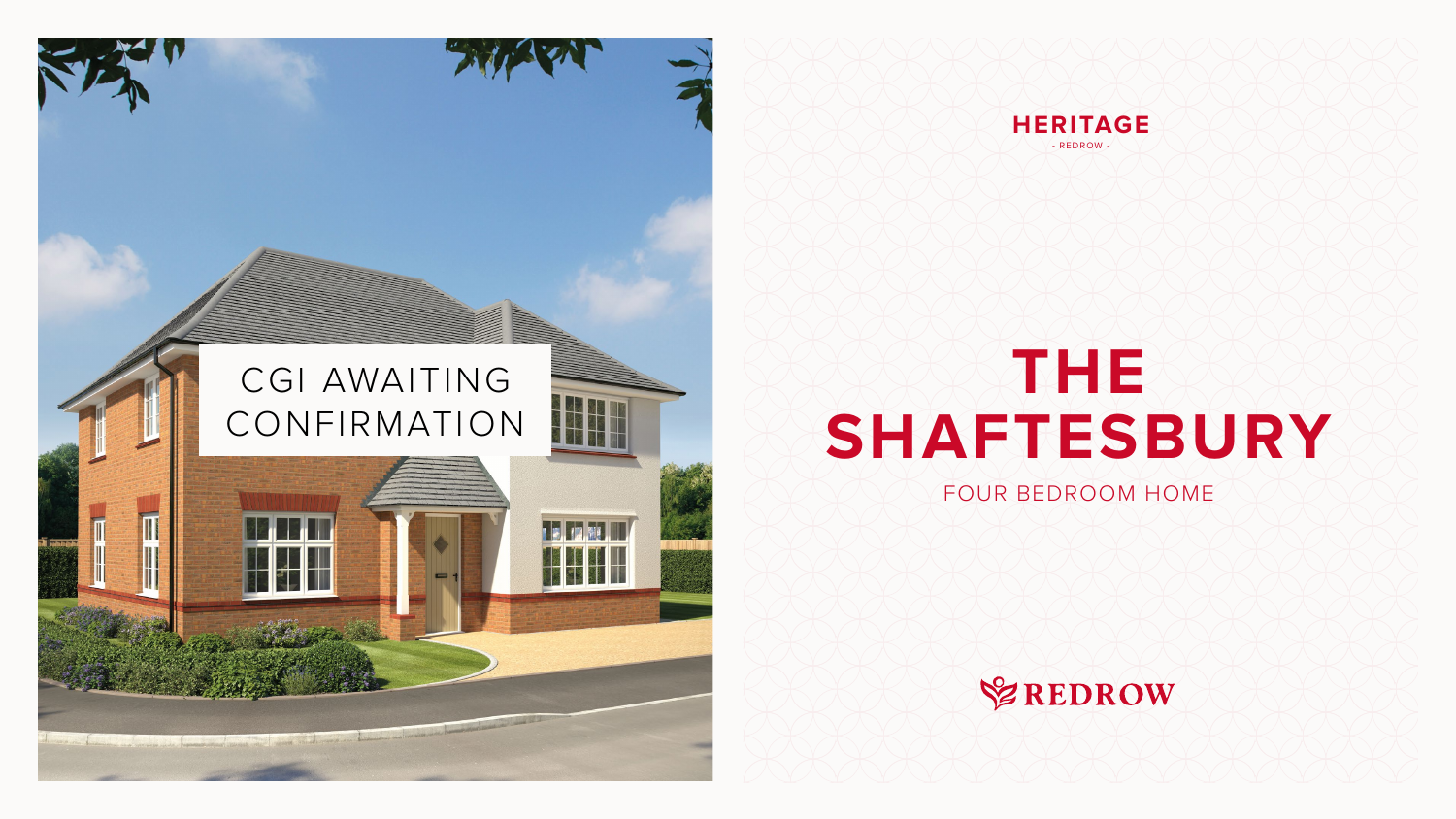### THE SHAFTESBURY **GROUND FLOOR**







#### **KEY**

- **SOLUTE:**
- **OV** Oven
- **FF** Fridge/freezer
- **TD** Tumble dryer space

Dimensions start

- **ST** Storage cupboard
- **WM** Washing machine space
- **DW** Dish washer space